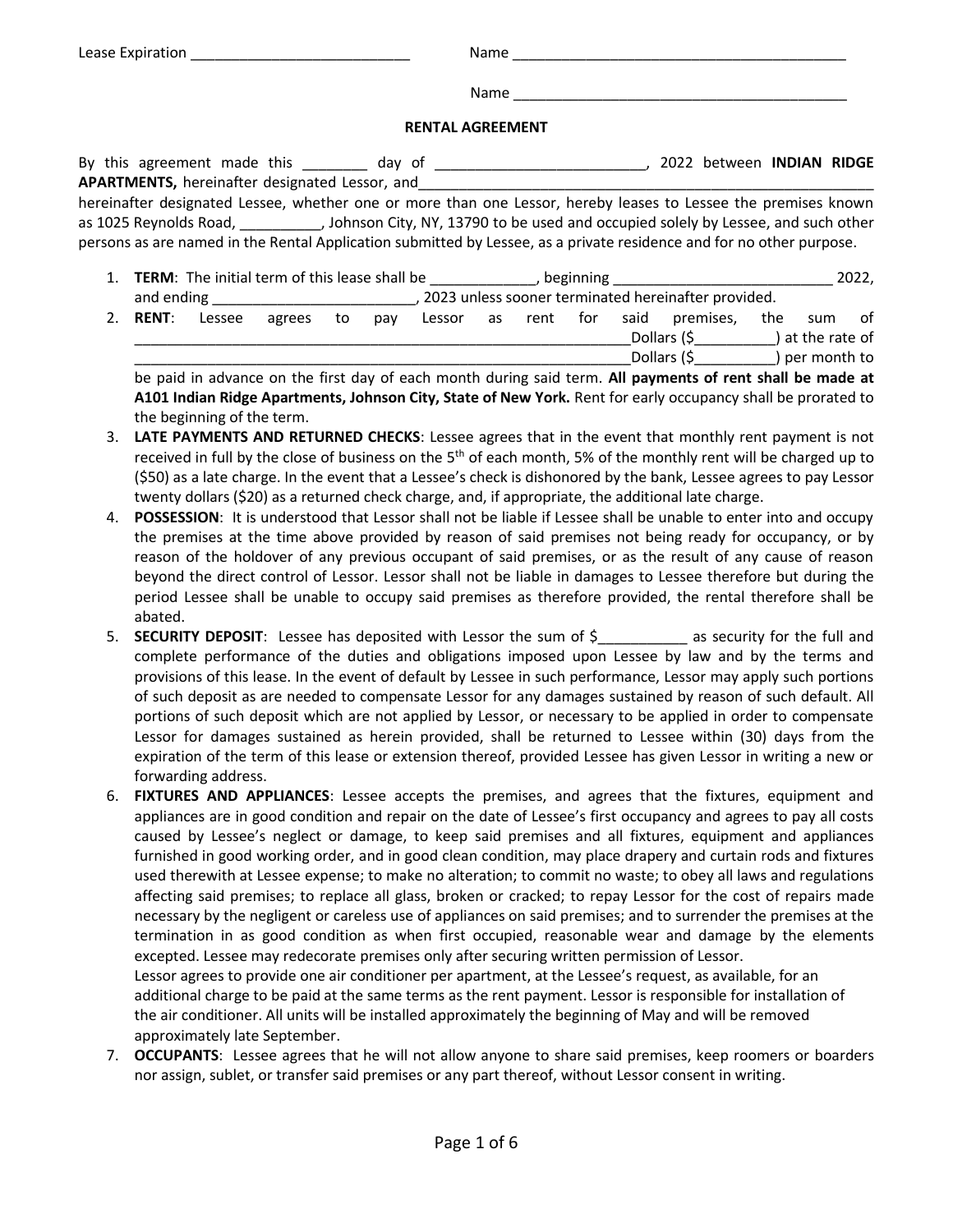- 8. **FITNESS CENTER**: Lessor agrees to provide an onsite fitness center for tenants eighteen (18) years or older. Lessee and other authorized occupants may use the fitness center only after reviewing and signing the Risk of Personal Injury and Fitness Club Rules Waiver. Use of the fitness center by aforementioned occupants is only allowed during the lease term.
- 9. **UTILITIES**: Lessee shall sign and pay for all utility services throughout the duration of their lease, except
- \_\_\_\_\_\_\_\_\_\_\_\_\_\_\_\_\_\_\_\_\_\_\_\_\_\_\_\_\_\_\_\_\_\_\_\_\_\_\_\_\_\_\_\_\_\_\_\_\_\_\_\_\_\_. **X\_\_\_\_\_\_\_\_\_X\_\_\_\_\_\_\_\_\_\_ (initials)** 10. **CABLE TELEVISION/INTERNET**: Lessee shall be responsible for planning and providing for Cable Television and Internet Services, if Lessee desires such services. There shall be no drilling of holes or affixing of cables and/or devises, to the outside of the facility, interior and/or exterior walls, or inside of the apartment, without the express written permission of the Lessor. Such permission shall not be unreasonably withheld.
- 11. **REPAIRS**: Twenty-four (24) hour notice will be given for routine maintenance, repairs and to exhibit premises to new tenants or for sale. Lessor, it's agent and employees may enter said premises at any reasonable time with notice, with pass key or otherwise to examine same or to make needed repairs to said premises. Notice need not be given in the event of any emergency, life safety condition, unsanitary or public health condition or if it is impractical to give notice of intent to enter. Lessee shall promptly notify the owner or his agent, in writing, of need for repairs. Such notice will be deemed an authorization by Lessee for Lessor to enter. Oral notices for repairs will be accepted at landlord's option. Lessor also has the right to enter premises with twenty-four (24) hour notice if an unsanitary or unhealthy condition exists that does not pose an immediate health concern.
- 12. **RENTERS INSURANCE: Lessee is required to obtain and continuously carry renter's insurance as outlined in the attached addendum. Lessee shall provide to the Landlord a certificate of insurance evidencing such insurance naming the Landlord as an additional insured on a primary and non-contributing basis, or if requested by the Landlord, a full copy of the renter's insurance policy. Each renewal year of the lease, or more often if requested by Landlord, the Lessee shall provide evidence that such renter's insurance is in effect. X\_\_\_\_\_\_\_\_\_\_X\_\_\_\_\_\_\_\_\_\_\_ (initials)**
- 13. **LESSEE LIABILITY AND INDEMNIFICATION**: Lessee shall be liable to the Lessor for any theft, personal injuries, death, property damage, or other loss or damage to Lessor, including but not limited to attorney's fees, other litigation expenses, staff time and/or any other related expenses incurred by the Lessor, where such injury, damage or loss is due in whole or in part to the act, omission, neglect, negligence, breach or default of Lessee, Lessee's family, agents, employees, invitees, guests or tenant requested personal deliveries, or if the same is caused by the failure of Lessee to report the need of repairs to Lessor. In addition, the Lessee shall indemnify and hold harmless the Lessor from any claims or suits by any persons or entities for theft, personal injuries, death, property damage, or other loss or damage to Lessor, including but not limited to attorney's fees and other litigation expenses, where such injury, damage or loss is due in whole or in part to the act, omission, neglect, negligence, breach or default of the Lessee, Lessee's family, agents, employees, invitees, guests or tenant requested personal deliveries. Lessor shall not be liable for damages to any property or person arising from any act, neglect or omission of any other co-tenant or co-lessee in said building or buildings or the elements, or from any act over which Lessor has no control. Lessor shall not be responsible for heat or lack of heat or hot water where the same is generated by an installation within the exclusive control of the Lessee or supplied by a direct public utility connection.
- 14. **FURNISHINGS**: The Lessee acknowledges receipt, in good condition, of the furnishings listed in the attached inventory. If the Lessee shall find any furnishings listed incorrectly or not in the condition listed, a statement of discrepancies shall be delivered to the Lessor within three (3) days of taking possession. Otherwise it will be presumed that the said inventory and conditions are correct. The Lessee agrees that he will not remove any of the said furnishings and shall pay the cost to replace or repair damaged furniture. (reasonable wear and tear accepted).
- 15. **INTENT TO VACATE: Lessee further agrees that upon the expiration of said term, or upon termination of the lease for any cause, he shall yield immediate possession to Lessor and return the keys for said premises to Lessor. In the event this lease is terminated prior to the lease termination date, lessee shall be charged a \$500 fee for restoration and administration costs, in addition to such costs as are set forth in paragraphs 3, 12, 13, 15, 16, 17, 18, 19 and Rule 4 herein. Lessee agrees to notify Lessor in writing thirty (30) days in advance of his intention to vacate premises and return the same in clean condition. If Lessee moves out on or after the first day of the month, he shall be responsible for the rental payment for the entire month unless a modification is executed between the Lessee and management and for damages for unpaid rent to**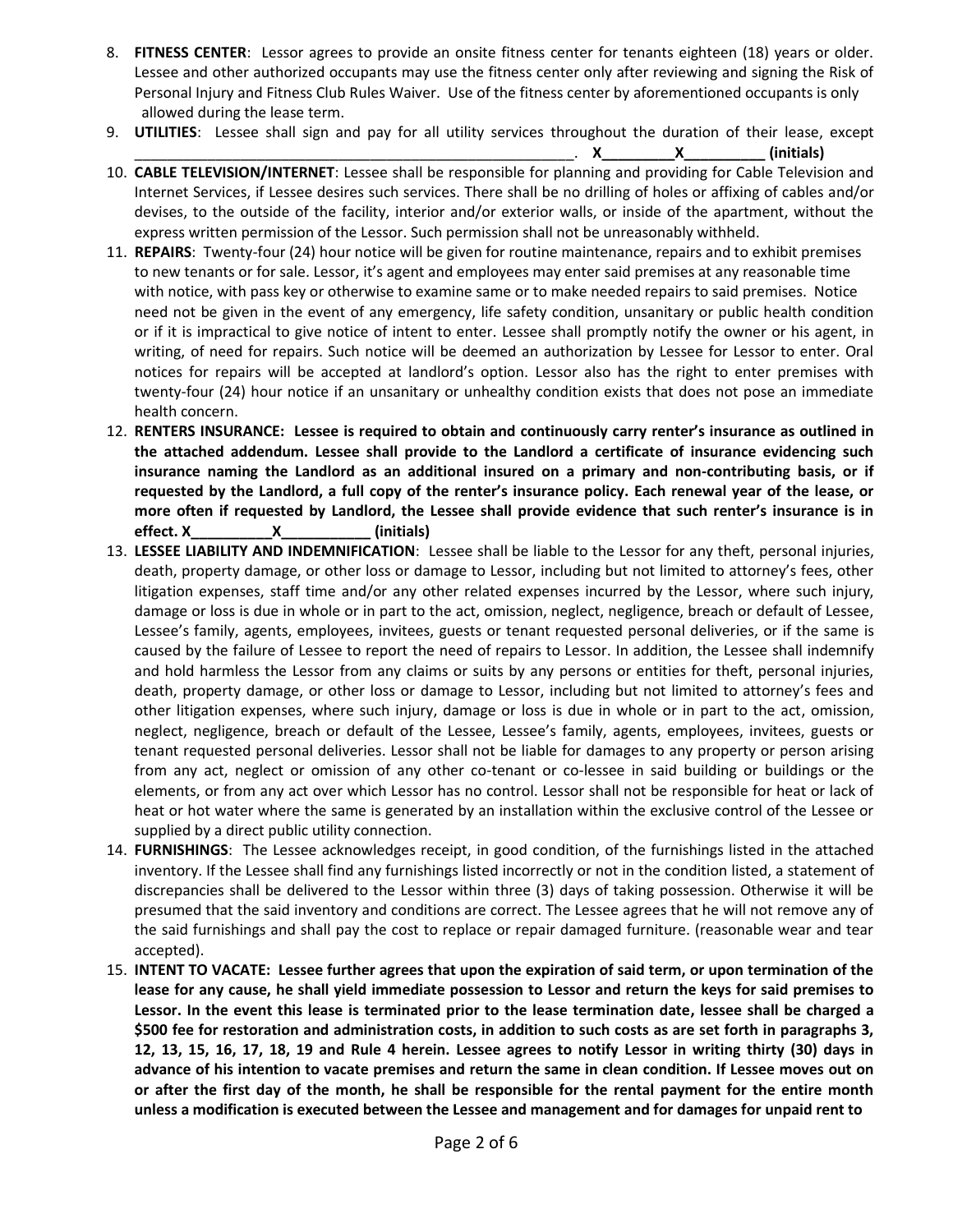**the end of the term. In no event shall Lessee allow or cause any lease to be terminated or expire in the months of November or December. For any Lessee on a month to month lease, Lessee agrees not to vacate during the months of November or December and Lessee waives any statutory or other right to affect any 30-day notice to vacate the premises that would affect a lease termination date during the months of November or December. Any action by a Lessee to affect a termination in November or December contrary to these provisions shall be deemed a default and material breach of lease. X\_\_\_\_\_\_\_\_\_X \_\_\_\_\_\_\_\_\_(initials)**

16. **JOB TRANSFER CLAUSE:** Lessee may terminate rental agreement after six months' occupancy, if Lessee should be transferred by their employment beyond a 50-mile radius of Broome County. Lessor must be given fortyfive (45) days written notice, a letter from Lessee's employer and the rental agreement will end at the month's end. A penalty fee of fifty dollars (\$50) per reach unfulfilled month of the full term shall be paid by Lessee, prior to vacating the premises, along with a \$500 fee for the cost of painting or restoration needed to prepare the premises for the next incoming tenant.

In the event Lessee vacates the premises prior to expiration of the lease term, in addition to other remedies due Lessor, the security deposit shall be used by the Lessor to cover the replacement of keys, damage to the premises, including cleaning and restoration of the premises for another resident, and unpaid rent to the end of the term or until another occupant is secured. If damages, charges and unpaid rent exceed the Security Deposit, Lessee agrees to pay the amount.

- 17. **NON-PAYMENT or TERMINATION**: Upon termination of the Lease and/or failure of the Lessee to pay rental current until the last day of the term of this lease, or any renewal thereof, shall, at the sole option of the Lessor, 1) make Lessee responsible for the cost of redecorating the premises, carpet shampooing, and cleaning and/or extermination of the premises for an incoming tenant and re-renting charge incidental to rerenting the premises, or 2) make the Lessee responsible for all damages to the unit and rental Lessor shall lose between the time Lessee vacates the premises and the time an incoming tenant moves in, said rental loss not to exceed a term of one (1) year. Lessor and Lessee specifically agree to the foregoing in consideration of Lessor not requiring the rental amount for the term of the within lease in advance, but rather allowing Lessee to pay said rental term in monthly installments.
- 18. **QUIET ENJOYMENT**: Lessor covenants that, on payment of all of the aforesaid installments, performance of all of the covenants, and an observation of all the rules and regulations, Lessee shall and may peacefully and quietly have, hold and enjoy the demised premises for the term aforesaid.
- 19. **FAILURE TO COMPLY**: If the Lessor at any time is compelled to pay any sum of money because of Lessee's failure to perform or comply with any of the terms or conditions herein, sum or sums paid or incurred with interest costs and damages shall be deemed additional rent and shall be due and payable by Lessee to Lessor upon demand. **These charges shall include attorney's fees, court costs or other fees incurred by Lessor in instituting or prosecuting any action by reason of default of the lease.** Lessee hereby waives his/her right to a jury trial in any claim, dispute or litigation involving any issues concerning this Lease. In the event that the Lessee holds over for any reason, the Lessee hereby agrees that all the terms and conditions of this Lease shall continue to be applicable except that the rent starting on the first day of the holdover shall be 200% of the rent of the preceding term. **X\_\_\_\_\_\_\_\_\_\_X \_\_\_\_\_\_\_\_\_\_ (initials)**
- 20. Tenant agrees that if pest control services are provided and/or are deemed necessary by Lessor due to tenant or tenant's guests and invitees acts, omissions, neglect, un-cleanliness, use or misuse of our premises, that fumigation and/or pest control services shall be performed in the sole discretion of the Lessor and will be billed to tenant as additional rent. Tenant further agrees that tenant shall be responsible for all losses, costs and damages incurred by Lessor, including, but not limited to fumigation of other apartments and loss of rents (for example if tenant or tenant guests or invitees brings insects into the building with their personal property). Tenant further agrees that in the event that tenant fails to follow the rules and recommendations with respect to pest control and/or the recommendations of a pest control company treating the premises that the Lessor may terminate the lease upon thirty (30) days written notice.
- 21. Tenant agrees that if pest control services are provided and/or are deemed necessary by Lessor due to tenant or tenant's guests and invitees acts, omissions, neglect, un-cleanliness, use or misuse of our premises, that fumigation and/or pest control services shall be performed in the sole discretion of the Lessor and will be billed to tenant as additional rent. Tenant further agrees that tenant shall be responsible for all losses, costs and damages incurred by Lessor, including, but not limited to fumigation of other apartments and loss of rents (for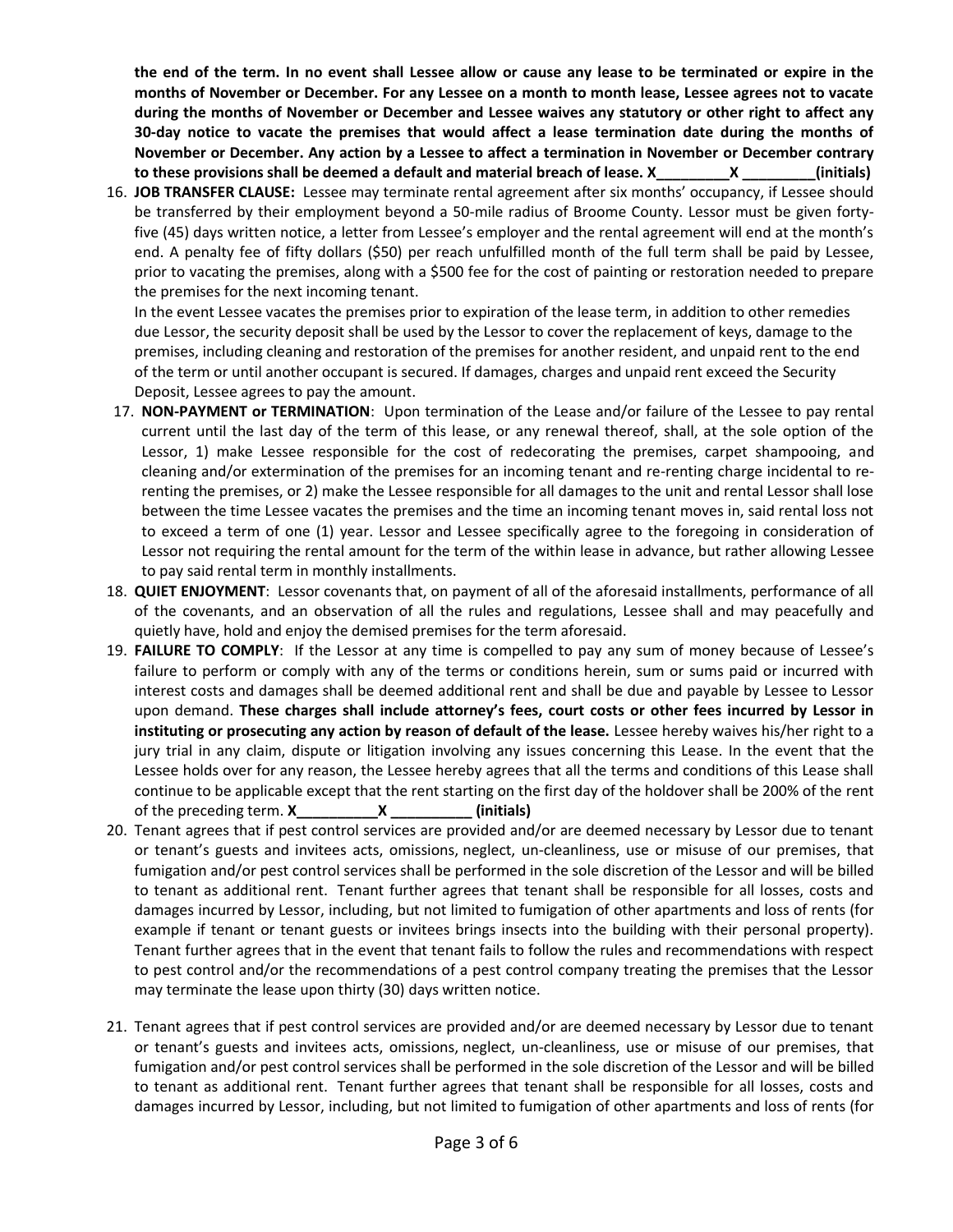example if tenant or tenant guests or invitees brings insects into the building with their personal property). Tenant further agrees that in the event that tenant fails to follow the rules and recommendations with respect to pest control and/or the recommendations of a pest control company treating the premises that the Lessor may terminate the lease upon ten (30) days written notice.

## **RULES AND REGULATIONS**

The violation of any of the following rules and regulations shall be an event of default and shall give to Lessor's right of termination of the rental agreement. The word "tenant" as used hereafter includes Lessee and Lessee's family, friends, and guests.

- 1. Tenant shall neither make nor permit any disturbing noises nor make or permit the operation of any radio or TV in a manner that will disturb or annoy other tenants.
- 2. Tenant shall not sweep or throw anything out of the windows or obstruct window sills.
- 3. Tenant shall not use building refuse facilities other than those provided by landlord and shall not use said facilities in an unsanitary manner. Tenant shall not place un-bagged refuse in said facilities container.
- 4. The water closets, basins, and other plumbing fixtures shall not be used for any other purpose other than those for which they were designed, nor shall sweepings, rubbish, rags, grease, or any other improper be thrown into same. Any damage resulting from misuse of such facilities shall be paid by tenant of the damaged premises.
- 5. Exterior shades, awnings, or window guards shall not be used except with the written approval of the landlord.
- 6. Tenant shall not alter or replace locks, knocker, or other attachments to the door. The locks are not changed from tenant to tenant. Written requests for lock changes will be accepted by landlord. Lessee will be charged \$50.00-\$100.00 for this lock change request. **X\_\_\_\_\_\_\_\_\_X\_\_\_\_\_\_\_\_\_ (initials)**
- 7. Tenant shall not use exposed electrical wires for appliances or fixtures.
- 8. Tenant shall not permit motor vehicles on the lawn. Any damage resulting from a violation of this regulation, either by the tenant or on the account of the tenant, will be the responsibility and liability of the tenant.
- 9. Landlord shall not be responsible for any article delivered to or left with any employee. Laundry facilities supplied by Landlord for the convenience of all shall not be used in any manner or time other than as Landlord directs.
- 10. Tenants shall not install or allow to be installed in any ceiling or wall fixture provided by Landlord, a light bulb in excess of sixty (60) watts, unless such fixture should contain a specific statement by the manufacturer that an increased wattage is permitted. Tenant acknowledges that such ceiling or wall fixtures are designed to accommodate no wattage in excess thereof. The tenant is responsible for any damage caused by violation of this paragraph.
- 11. There shall be no pets kept or harbored in the demised premises without the written consent of the Landlord.
- 12. Tenant shall not permit any damage (by burns, stains, scratches, or otherwise) to, or undue wear & tear to carpeting, floors, any floor covering, or countertops which may be provided by Landlord. **Rubber backed floor carpets & mats cause staining on vinyl flooring. Tenant agrees to use caution on vinyl flooring as it can easily scratch when sliding objects across floor or cause damage when dropping items onto vinyl. Tenant also agrees to use caution when using countertops as they may scratch easily when used as a cutting board.** Tenant agrees to be responsible for the care and use of said carpet, floor coverings, and countertops and will maintain and clean them in accordance with manufacturers' recommendations. **Tenant agrees to pay all costs to replace or repair the vinyl flooring, carpet, or countertops if caused by tenant's neglect or damage. X\_\_\_\_\_\_\_\_\_X\_\_\_\_\_\_\_\_\_ (initials)**
- 13. Tenant agrees to park any car only in the space or areas designated by Landlord. Tenant agrees that vehicles parked other that as herein set forth may be immediately towed away at Tenant's risk and expense.
- 14. Gas or charcoal grills are not allowed to be used within 10' of the buildings due to the open flame. The Johnson City Village Code, Chapter 148-4 states that open burning for outdoor cooking is prohibited in or on multiple dwelling structures. The gas cylinders are not allowed to be stored inside the buildings, carried through the building, or stored within 10' of the building. Charcoal grills are allowed to be stored on your patio however the grill must be 10' away from the building when in use. Use of electric grills is allowed.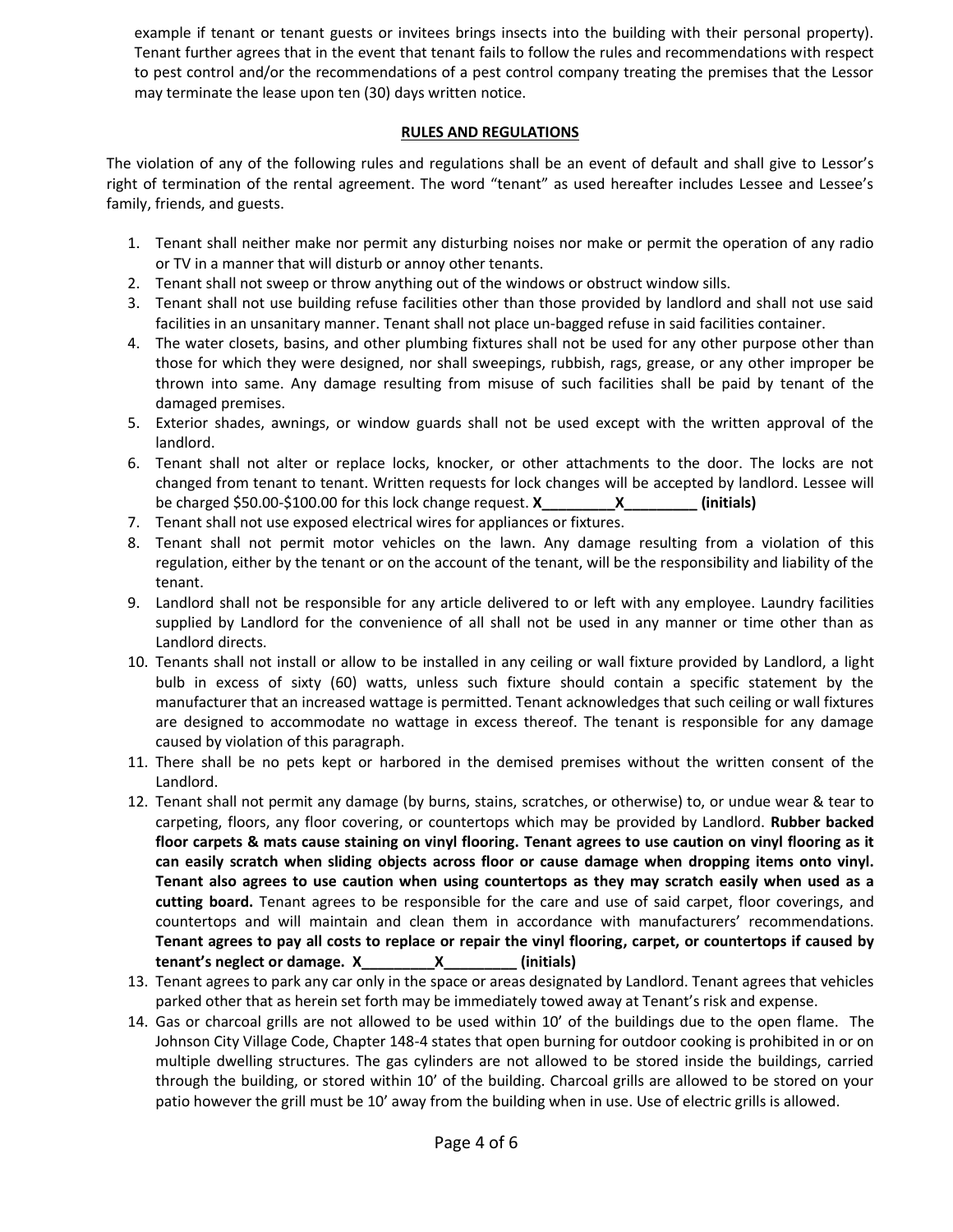- 15. **Landlord encourages tenant to purchase a fire extinguisher to store inside their apartment. An ABC fire extinguisher is recommended that can be used for any type of fire. For additional details on where to purchase, please ask office staff.**
- 16. **Smoking is prohibited by tenants or guests in all furnished apartments.** If evidence of smoking is found during residency or upon move-out, tenant will be charged a fee determined by Landlord and deducted from the security deposit.
- 17. Landlord reserves the right to provide a play area for the use of tenants. If provided, this area is to be used at the Tenant's own risk, with the express understanding that Landlord is in no way obligated to provide any supervision for this area. This provision shall not obligate the Landlord to provide such an area and the failure to provide such an area shall not constitute a breach of the terms and conditions of this lease.
- 18. No waterbeds, extra equipment or appliances including, but not limited to refrigerators, freezers, laundry and heating equipment and dishwashers may be used in the demised premises without prior written consent of Landlord.
- 19. The Landlord or his agent shall have the right to make such other and further rules and regulations as in their judgment that may be necessary or desirable for the safety, care and cleanliness of the premises, and for the preservation of good order therein, and the same be kept and observed by the tenants, their families, visitors, servants, clerks, and agents. Landlord shall not be responsible for the failure of any tenant to observe these Rules and Regulations.

## **SPECIAL STIPULATIONS –**

IN WITNESS WHEREOF, Lessor and Lessee have executed this lease on the day and year first written above.

\_\_\_\_\_\_\_\_\_\_\_\_\_\_\_\_\_\_\_\_\_\_\_\_\_\_\_\_\_\_\_\_\_\_\_\_\_\_\_ \_\_\_\_\_\_\_\_\_\_\_\_\_\_\_\_\_\_\_\_\_\_\_\_\_\_\_\_\_\_\_\_\_\_\_\_\_\_\_\_ Lessor **Date** Date **Date** Lessee **Date** Lessee **Date** 

Lessee Date

\_\_\_\_\_\_\_\_\_\_\_\_\_\_\_\_\_\_\_\_\_\_\_\_\_\_\_\_\_\_\_\_\_\_\_\_\_\_\_\_